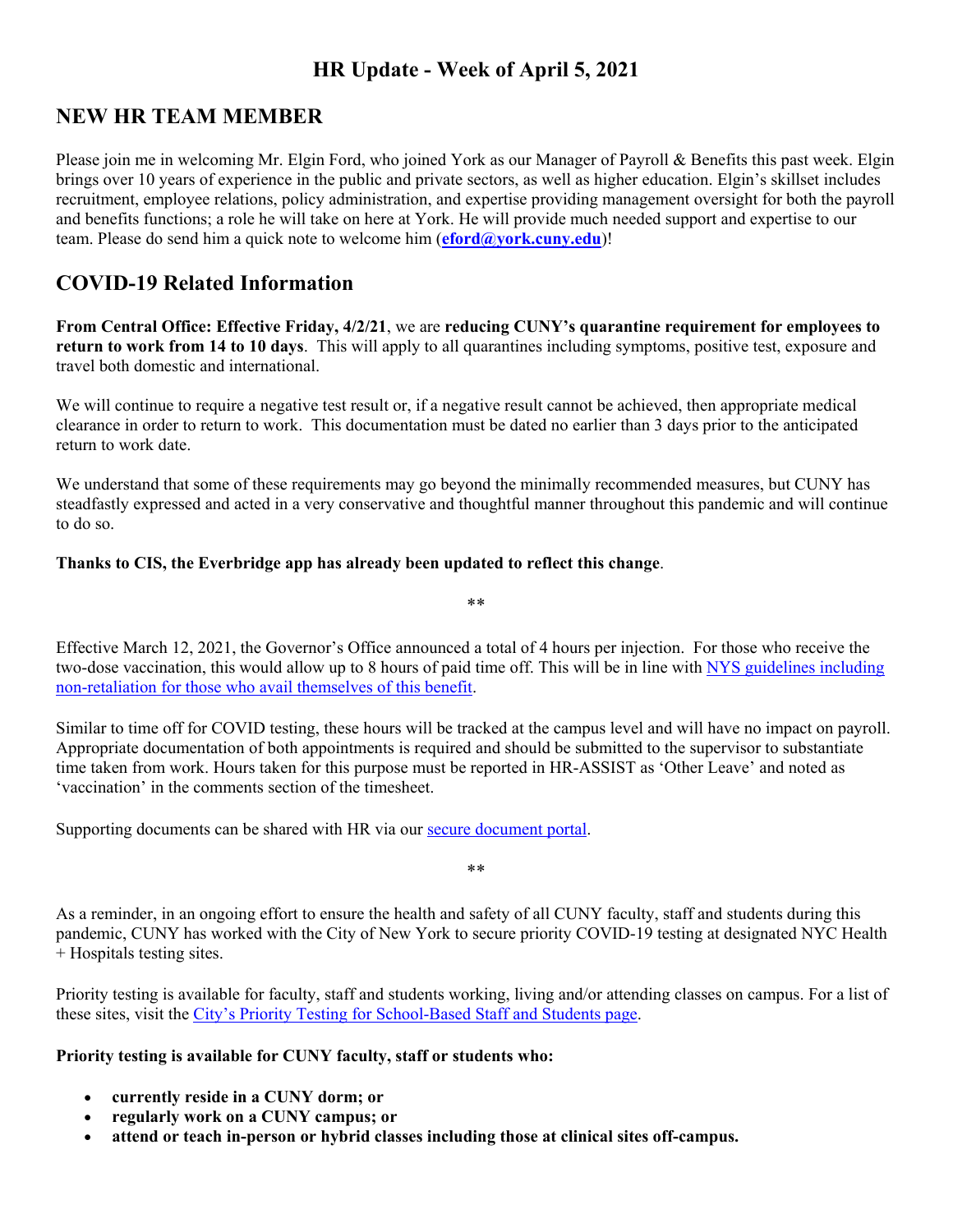Eligible CUNY staff can work with their managers to schedule a 45-minute work break twice a month in order to get tested. Be sure to request and retain proof of testing at every visit as it may be required for timekeeping purposes. Proof of testing should be retained by the supervisor, to support approval of the employee timesheet.

Everyone must present a valid campus identification card at the testing site. **Staff and faculty working or learning in person can request a letter from Human Resources to take with them to the testing site stating eligibility for priority testing**. Please contact Ms. Marilyn Williams (mwilliams@york.cuny.edu) in order to request the referenced letter.

If you are not eligible for CUNY's priority testing, free testing can be accessed by calling 311 or visiting a NYC Health  $+$ Hospitals testing site. New Yorkers can also call the NYS COVID-19 hotline at 1-888-364-3065, or find a test site here.

\*\*\*

On March 11, 2021, the American Rescue Plan Act of 2021 was signed into law. Under this legislation, employers may continue to provide FFCRA Emergency Paid Sick Leave and Emergency FMLA Expansion leave through September 30, 2021. **CUNY will continue to provide FFCRA Leaves to eligible employees who fill out the appropriate attestation and request forms, which can be found on the CUNY University Benefits Office and on the York HR webpage. This continues to be a one-time provision.** 

#### **SECURE DOCUMENT PORTAL**

REMINDER: the Office of Human Resources now has a Document Portal, for transmitting documents containing sensitive information to the staff of Human Resources. The HR Document Portal will allow faculty and staff to submit forms, such as those routinely used for employee verification requests, securely through any web server. The portal can also be used to return documents directly to the employee once completed.

The HR Document Portal is accessible via this link or by going to the HR webpage: https://hrdocs.york.cuny.edu

We have also included a Request Form to use for specific types of sensitive requests:

https://www.york.cuny.edu/administrative/human-resources/forms/documentreturnform1.docx/view

Please visit the HR web page to review all of the forms available to you for conducting business with Human Resources.

\*\*\*

#### **EMPLOYEE ASSISTANCE PROGRAM ('CCA')**

The wellbeing of our employees and their family members continues to be of genuine concern.

Please remember that the CUNY Work/Life Program 'CCA@Your Service' – our confidential, 24/7 employee assistance program provider, is a readily accessible resource. Think of CCA@YourService as an individualized resource for providing practical, around-the-clock information and assistance to manage your daily life. From emotional health and wellness support to assistance with daily work/life concerns like dependent care and financial/legal challenges, CCA@YourService is here to help. They can even help with personalized consumer resources and referrals like pet care, home improvement, budgeting and travel.

Additionally, all the benefits from  $CCA@Y$ ourService are available to your family members and those you love. This includes a significant other, children, parents, siblings, grandparents, aunts, uncles, cousins, roommates—anyone who has an impact on your life. Knowing your loved ones are supported can improve your wellbeing and peace of mind.

We hope that you will take this opportunity to familiarize yourself with the benefit. It is truly a resource that everyone can use!